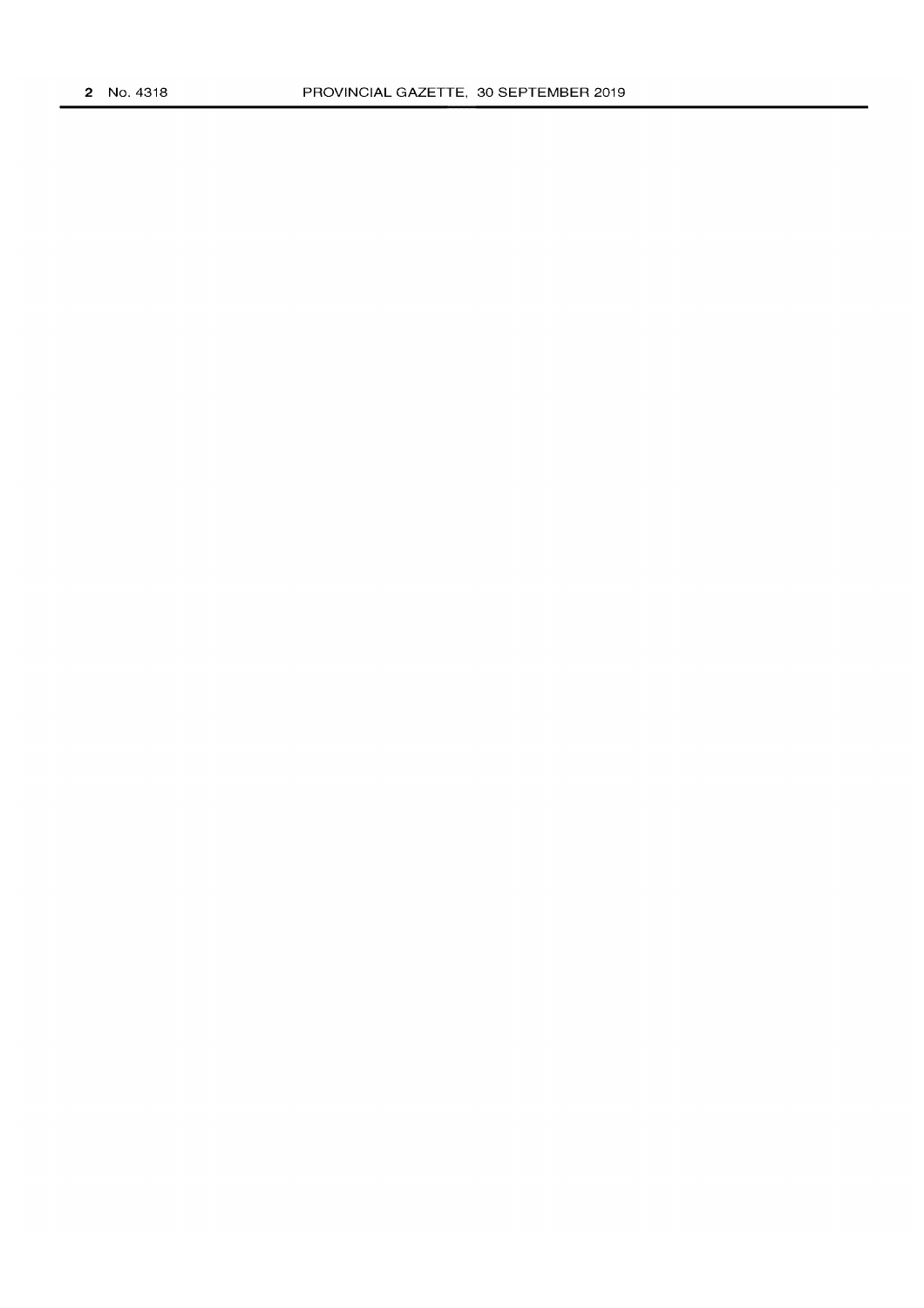#### **CONTENTS**

|            |                                                                                                                                                                                                               | Gazette<br>No. | Page<br>No. |
|------------|---------------------------------------------------------------------------------------------------------------------------------------------------------------------------------------------------------------|----------------|-------------|
|            | <b>GENERAL NOTICES • ALGEMENE KENNISGEWINGS</b>                                                                                                                                                               |                |             |
| 35<br>35   | Spatial Planning and Land Use Management Act, 2013 (Act 16 of 2013): Erf 2232, Walmer<br>Wet op Ruimtelike Beplanning en Grondgebruik, 2013 (Wet 16 van 2013): Erf 2232, Walmer                               | 4318<br>4318   | 12<br>12    |
|            | <b>PROVINCIAL NOTICES • PROVINSIALE KENNISGEWINGS</b>                                                                                                                                                         |                |             |
| 273<br>274 | Spatial Planning and Land Use Management Act (16/2013): Erf 1245, Westering, Port Elizabeth, Eastern<br>Spatial Planning and Land Use Management Act (16/2013): Erf 317, Newton Park, Port Elizabeth, Eastern | 4318<br>4318   | 12<br>13    |
| 275<br>276 | Ndlambe Municipality Spatial Planning and Land Use Management By-law, 2015: Removal of Restrictive                                                                                                            | 4318<br>4318   | 13<br>14    |
| 277<br>278 | Ndlambe Municipality Spatial Planning and Land Use Management By-law, 2015: Removal of Restrictive<br>Spatial Planning Land Use Management Act, 2013 (Act 16 of 2013): Erf 498, Swartkops                     | 4318<br>4318   | 14<br>15    |
|            | <b>LOCAL AUTHORITY NOTICES • PLAASLIKE OWERHEIDS KENNISGEWINGS</b>                                                                                                                                            |                |             |
| 234<br>235 | Disaster Management Act (57/2002): Extension of declaration of a Local State of Disaster in terms of the                                                                                                      | 4318           | 16          |
|            | Spatial Planning and Land Use Management Act (16/2013): Erf 585, Summerstrand, Port Elizabeth, Eastern                                                                                                        | 4318           | 17          |
| 236        | Spatial Planning and Land Use Management Act (16/2013): Erf 1044, Kabega, Port Elizabeth, Eastern Cape                                                                                                        |                |             |
| 237        | Spatial Planning and Land Use Management Act (16/2013): Erf 374, Cotswold, Port Elizabeth, Eastern Cape                                                                                                       |                |             |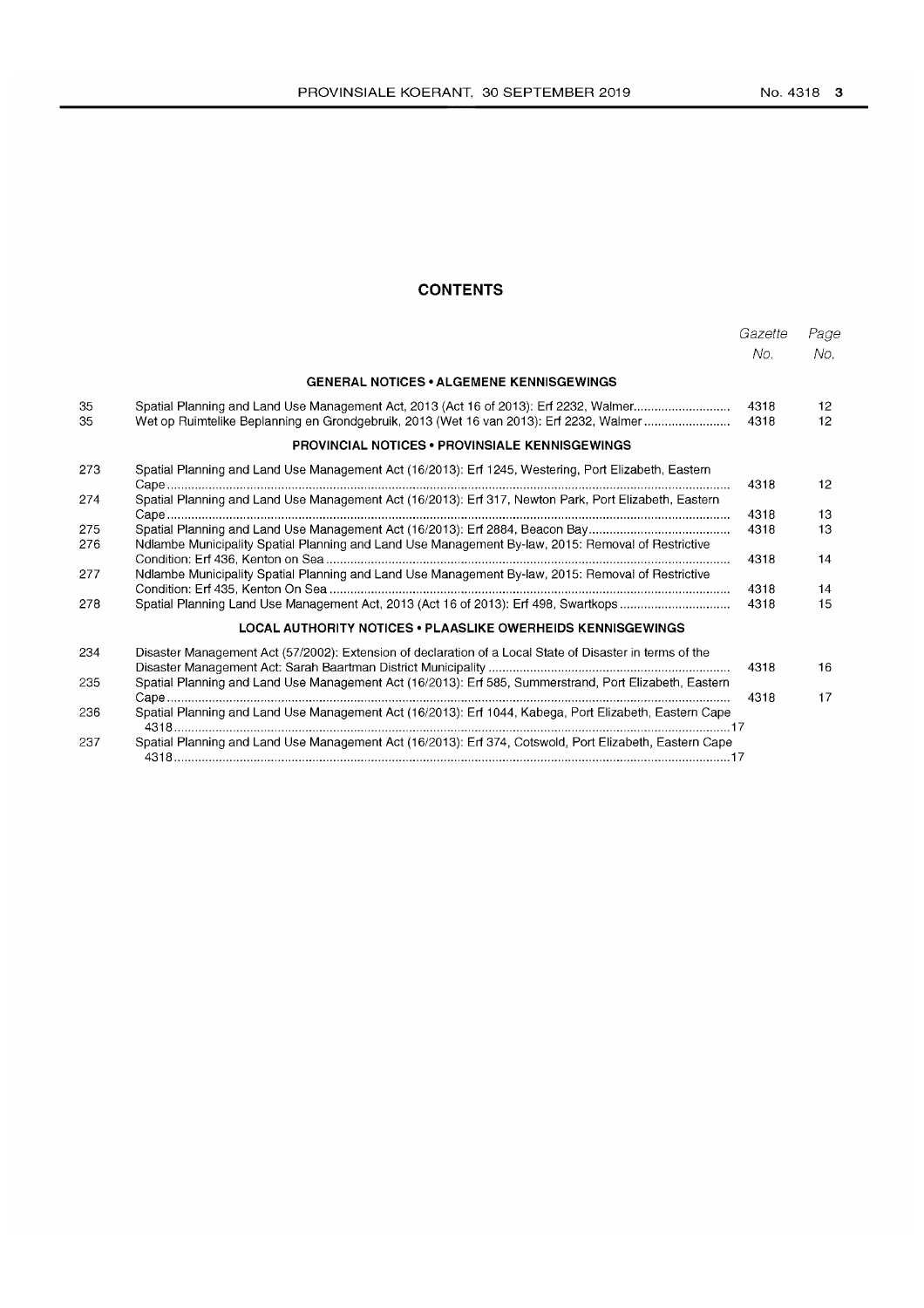$\Box$ 

 $\overline{\phantom{a}}$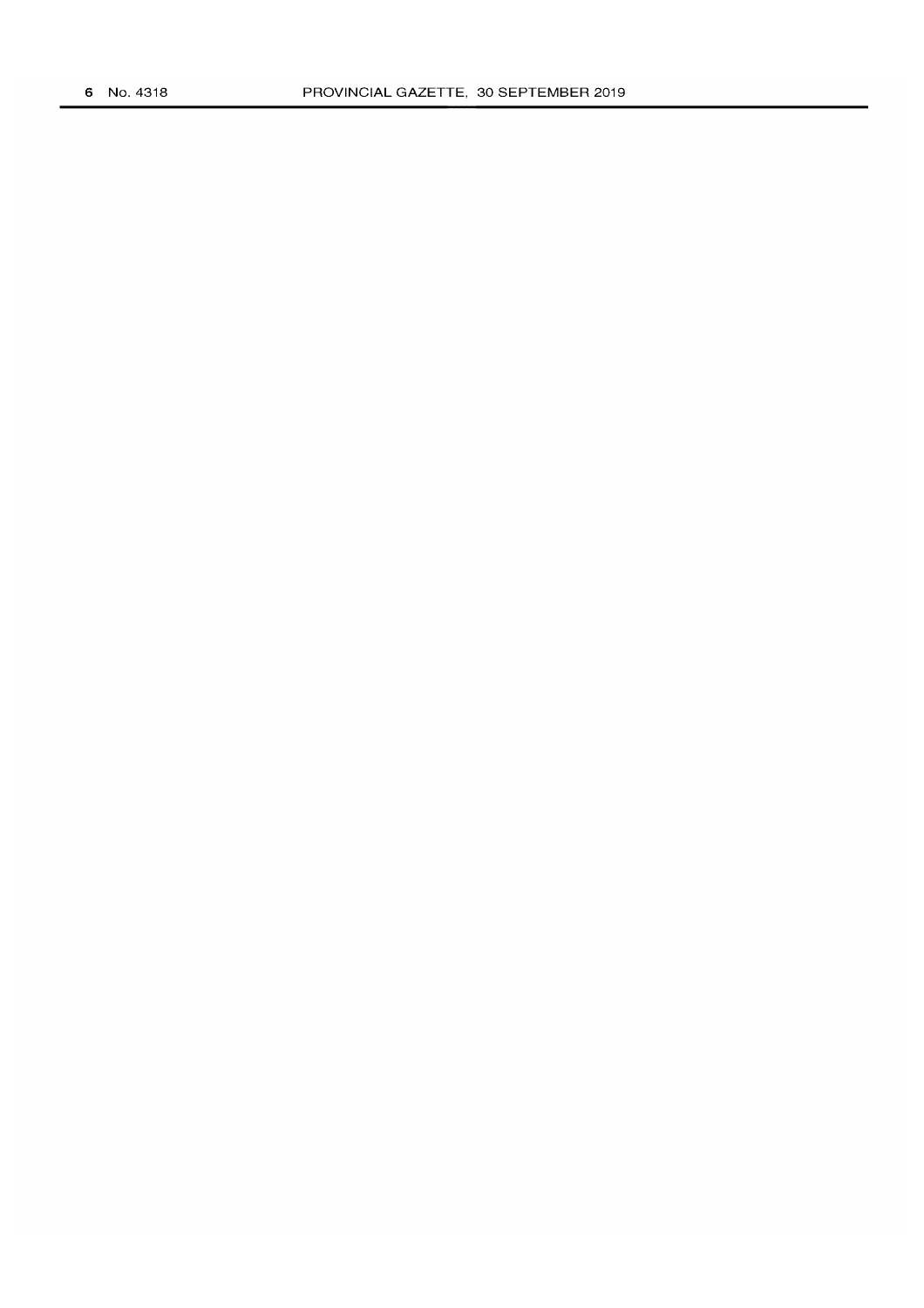$\ddot{\phantom{a}}$ 

 $\tilde{\phantom{a}}$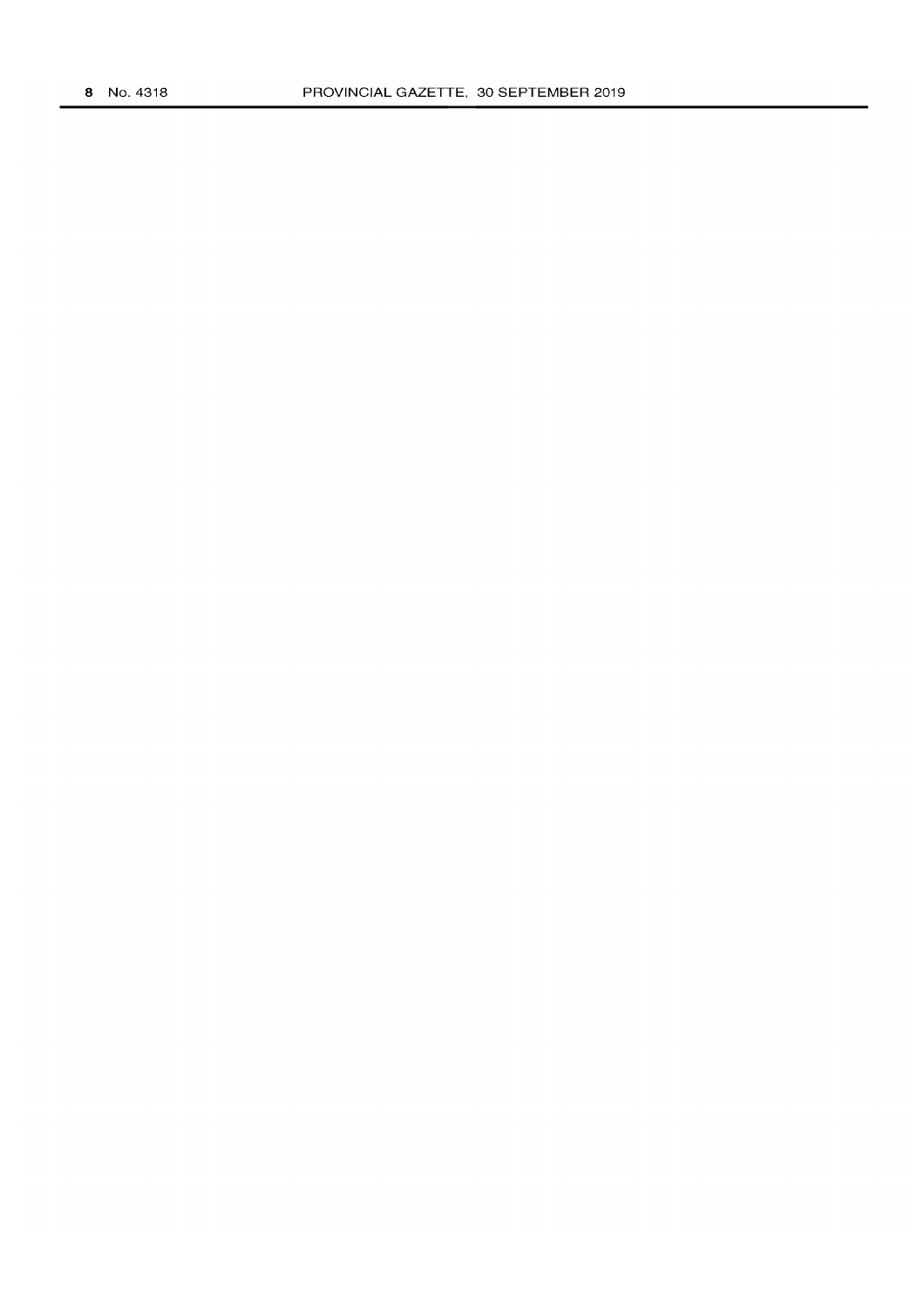$\hat{\mathbf{z}}$ 

 $\hat{\textbf{z}}$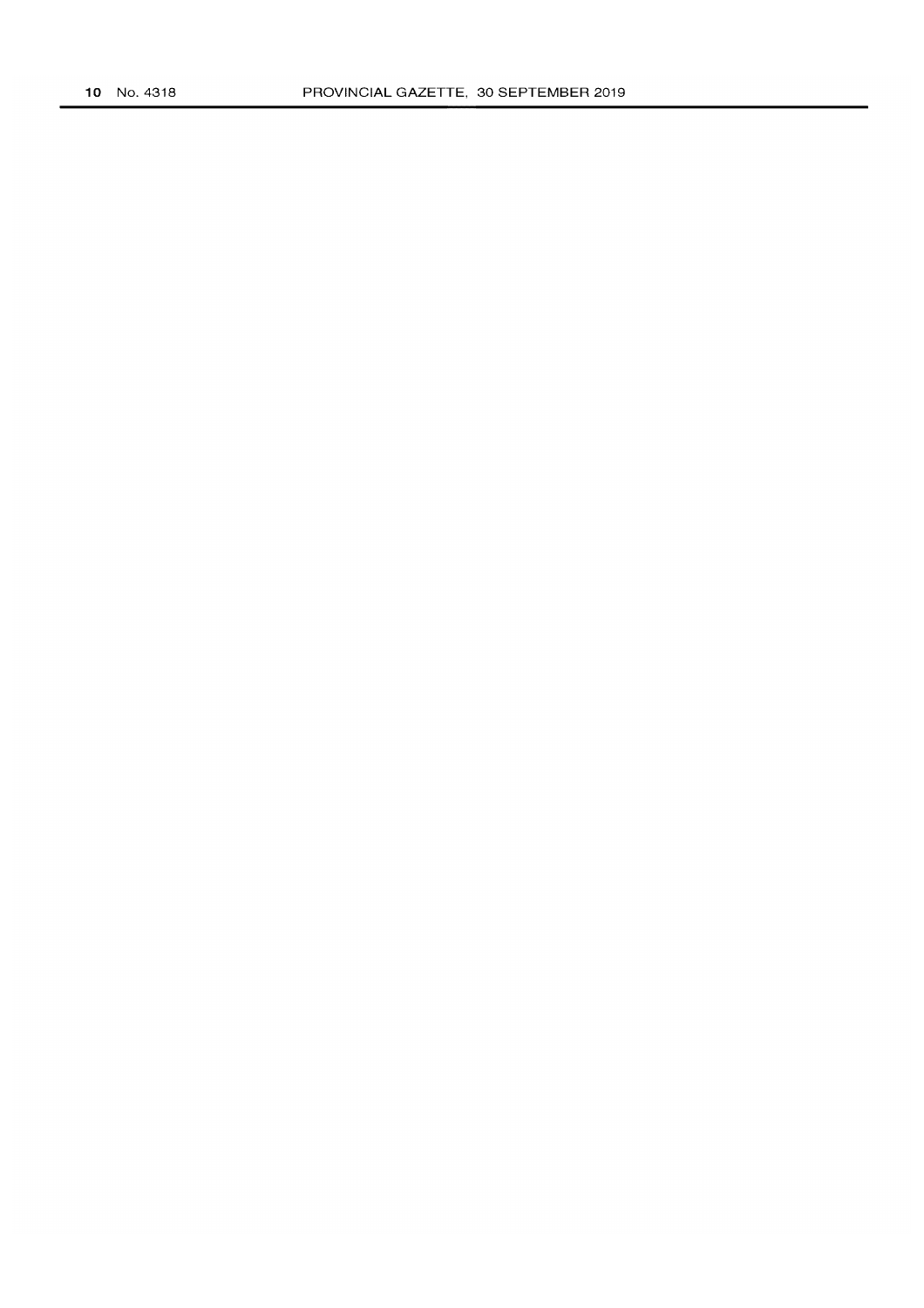$\bar{\mathbf{z}}$ 

 $\overline{\phantom{a}}$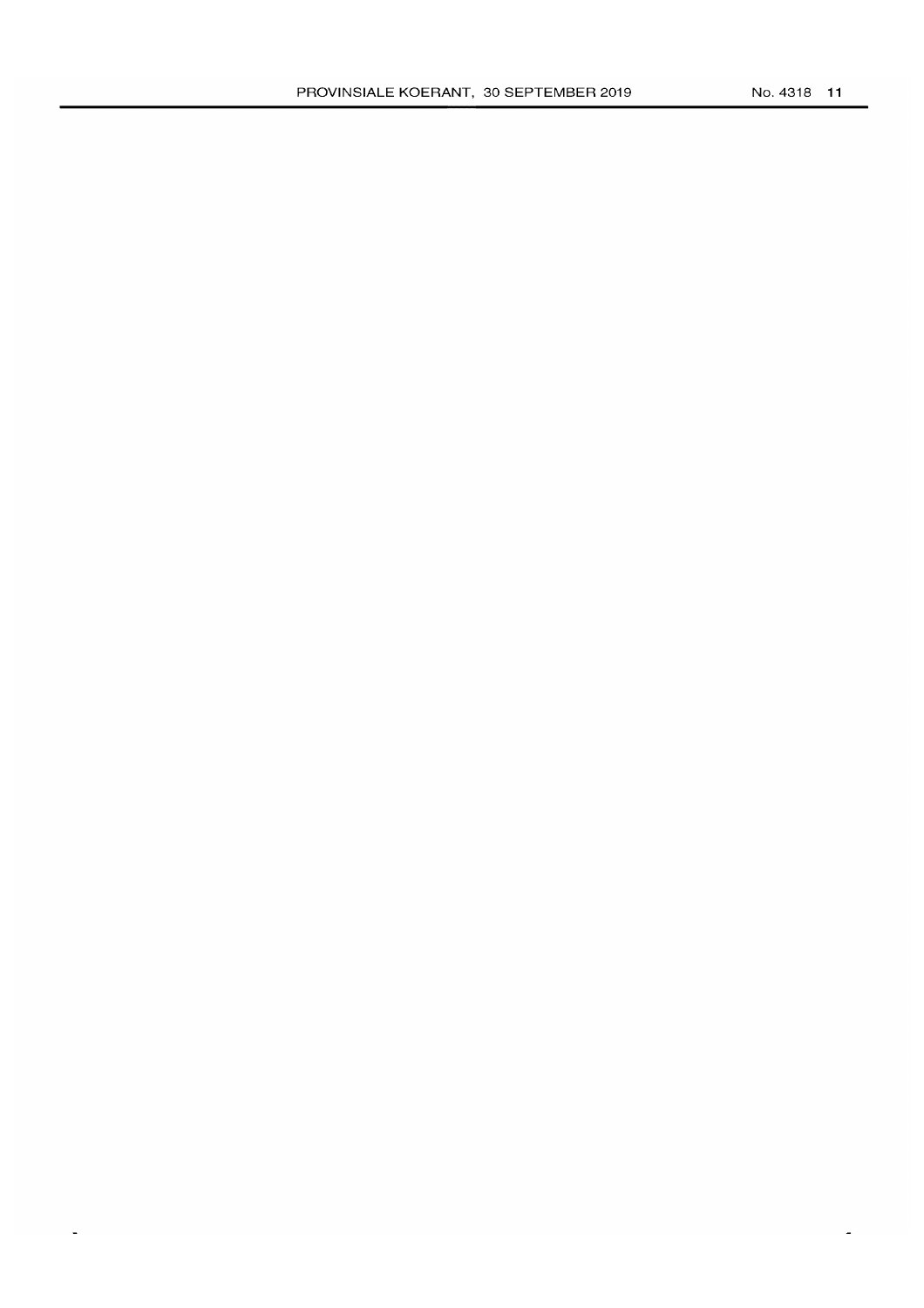## GENERAL NOTICES • ALGEMENE KENNISGEWINGS

#### NOTICE 35 OF 2019

#### Nelson Mandela Bay Municipality (EASTERN CAPE)

Removal of Restrictions in terms of the Spatial Planning and Land Use Management Act, 2013 (Act 16 of 2013)

#### ERF 2232, Walmer, PORT ELIZABETH, EASTERN CAPE

Under Section 47 ofthe Spatial Planning and Land Use Management Act, 2013 (Act 16 of 2013) and upon instructions by the Local Authority, a notice is herby given that the condition/s B.6(b), (c) and (d) in Deed of Transfer No. T79626/96 applicable to Erf 2232 Walmer is/are hereby removed.

#### KENNISGEWING 35 VAN 2019

Nelson Mandelabaai-munisipaliteit (OOS-KAAP)

Opheffing van beperkings ingevolge die Wet op Ruimtelike Beplanning en Grondgebruik, 2013 (Wet 16 van 2013)

#### ERF 2232, Walmer, PORT ELIZABETH, OOS-KAAP

Kragtens artikel47 van die Wet op Ruimtelike Beplanning en Grondgebruik, 2013 (Wet 16 van 2013), en op voorskrif van die Plaaslike Owerheid, word hiermee kennis gegee dat die voorwaarde B.6 (b), (c) en (d) in Transportakte Nr T79626 / 96 van toepassing op Erf 2232 Walmer word hiermee verwyder.

# PROVINCIAL NOTICES • PROVINSIALE KENNISGEWINGS

#### PROVINCIAL NOTICE 273 OF 2019

#### Nelson Mandela Bay Municipality (EASTERN CAPE)

## Removal of Restrictions in terms of the Spatial Planning and Land Use Management Act, 2013 (Act 16 Of 2013)

#### ERF 1245, WESTERING, PORT ELIZABETH, EASTERN CAPE

Under Section 47 of the Spatial Planning and Land Use Management Act, 2013 (Act 16 of 2013) and upon instructions by the Local Authority, a notice is hereby given that conditions 85(a), (b), (c) and (d) in Deed of Transfer No. T67799/2007 applicable to Erf 1245, Westering is hereby removed.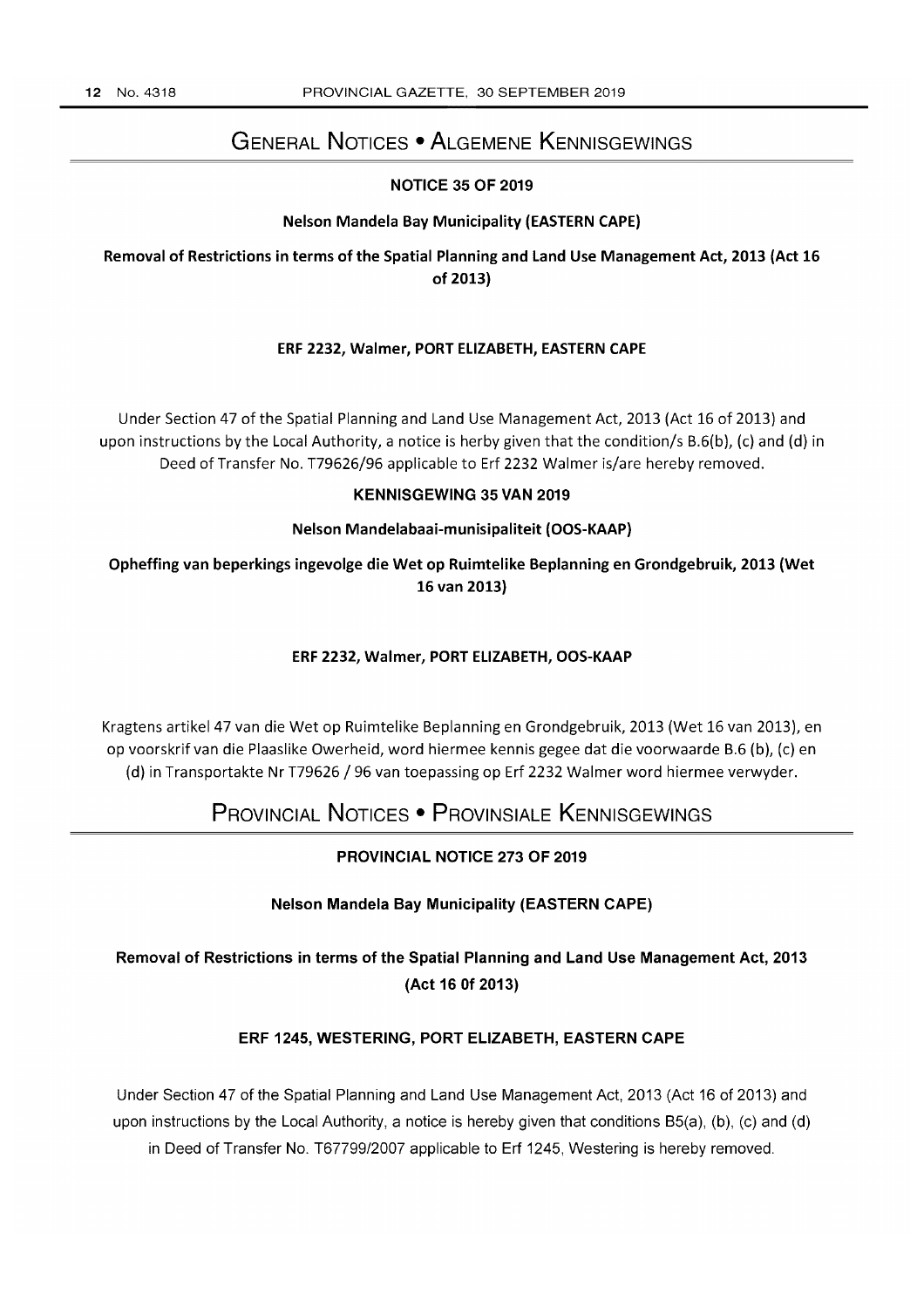#### PROVINCIAL NOTICE 274 OF 2019

## NELSON MANDELA BAY MUNICIPALITY (EASTERN CAPE)

## Removal of Restrictions in terms of the Spatial Planning and Land Use Management Act, 2013 (Act 16 of 2013)

## Erf 317, Newton Park, PORT ELIZABETH, EASTERN CAPE

Under Section 47 of the Spatial Planning and Land Use Management Act, 2013 (Act 16 of 2013) and upon instructions by the Local Authority, a notice is hereby given that condition/s B.1, B.3, BA, B.6, B.7, B.8, B.9 and B.10 in Deed of Transfer No. T38150/1986 applicable to Erf 317 is/are hereby removed.

#### PROVINCIAL NOTICE 275 OF 2019

#### BUFFALO CITY METROPOLITAN MUNICIPALITY

#### (EASTERN CAPE)

## REMOVAL OF RESTRICTIONS IN TERMS OF THE SPATIAL PLANNING AND LAND USE MANAGEMENT ACT, 2013 (ACT 16 OF 2013)

ERF 2884 BEACON BAY

BUFFALO CITY METROPOLITAN MUNICIPALITY

DIVISION OF EAST LONDON

PROVINCE OF THE EASTERN CAPE

### IN EXTENT 952 (NINE HUNDRED AND FIFTY TWO) SQUARE METRES

Under Section 47 of the Spatial Planning and Land Use Management Act, 2013 (Act 16 of 2013) and upon instructions by the Local Authority, notice is hereby given that conditions B.5(a), B.5(b)(i) and B.5(b)(ii) in Deed of Transfer Number T1881/1996 applicable to Erf 2884 BEACON BAY are hereby removed.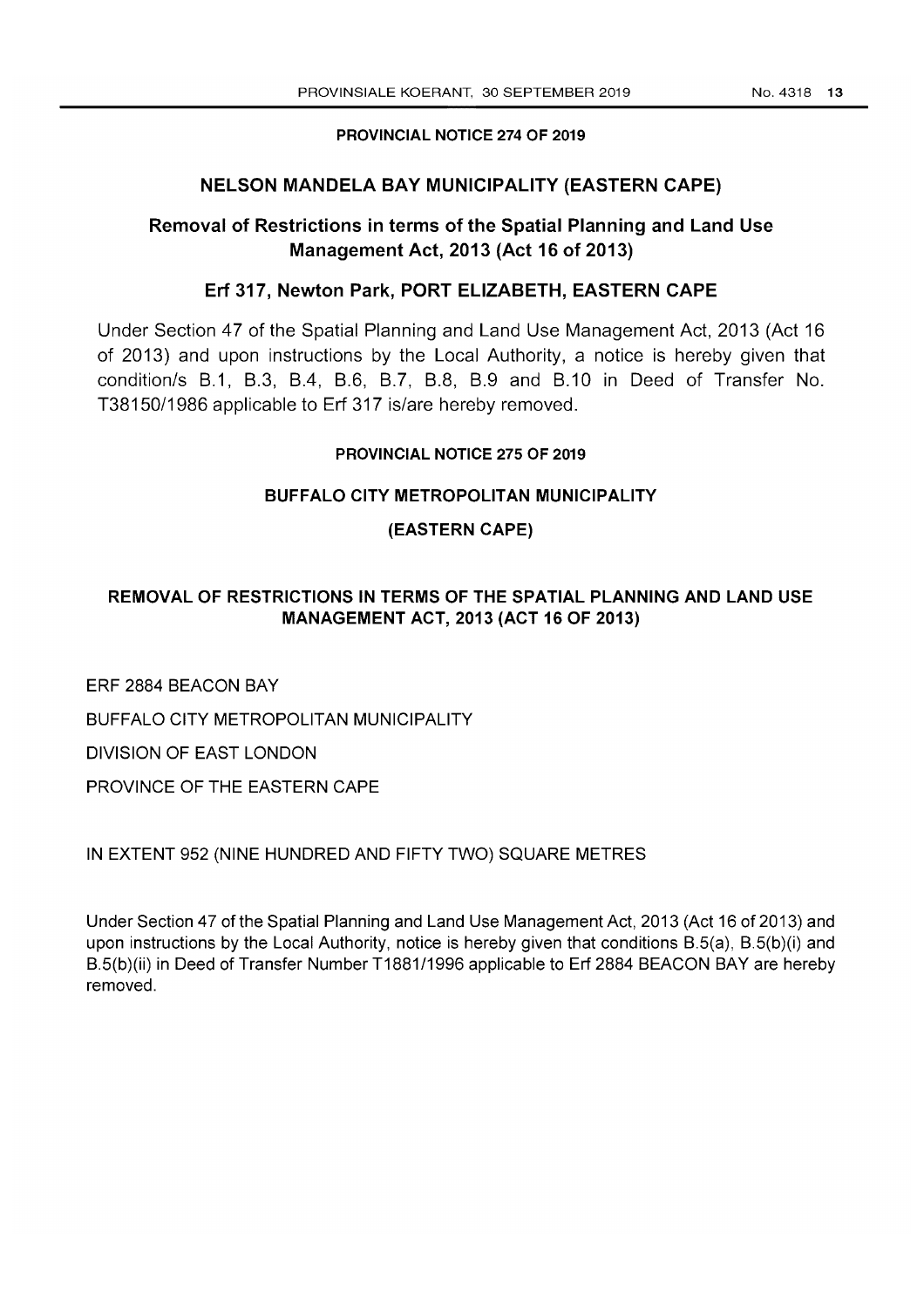#### **PROVINCIAL NOTICE 276 OF 2019**

#### **GAZETTE NOTIFICATION OF REMOVAL OF RESTRICTIONS DECISION**



# **NDLAMBE MINICIPALITY REMOVAL OF RESTRICTIVE CONDITION: ERF 436 KENTON ON SEA NDLAMBE MUNICPALITY SPATIAL PLANNING AND LAND USE MANAGEMENT BY-LAW; 2015**

Notice is hereby given that the Municipal Planning Tribunal on the 29<sup>th</sup> of August 2019, Removed Condition C.l; C.2; C.3 and CA applicable to Erf 436 Kenton on Sea os contained in Title Deed No. T000004111/2016 in terms of Section 69 of the Ndlambe Municipality Spatial Planning and Land Use Management By-low; 2015.

**NOTICE: 220/2019 DATE:** 

#### **ADV. R DUMEZWENI MUNICIPAL MANAGER**

#### **PROVINCIAL NOTICE 277 OF 2019**

#### **GAZETTE NOTIFICATION OF REMOVAL OF RESTRICTIONS DECISION**



# **NDLAMBE MINICIPALITY REMOVAL OF RESTRICTIVE CONDITION: ERF 435 KENTON ON SEA NDLAMBE MUNICPALITY SPATIAL PLANNING AND LAND USE MANAGEMENT BY-LAW; 2015**

Notice is hereby given that the Municipal Planning Tribunal on the 29th of August 2019, Removed Condition C.l; C.2; C.3 and CA applicable to Erf 435 Kenton on Sea os contained in Title Deed No. T000101019/2006 in terms of Section 69 of the Ndlambe Municipality Spatial Planning and Land Use Management By-low; 2015.

**NOTICE NUMBER: 219/2016 DATE:** 

**ADV. R DUMEZWENI MUNICIPAL MANAGER**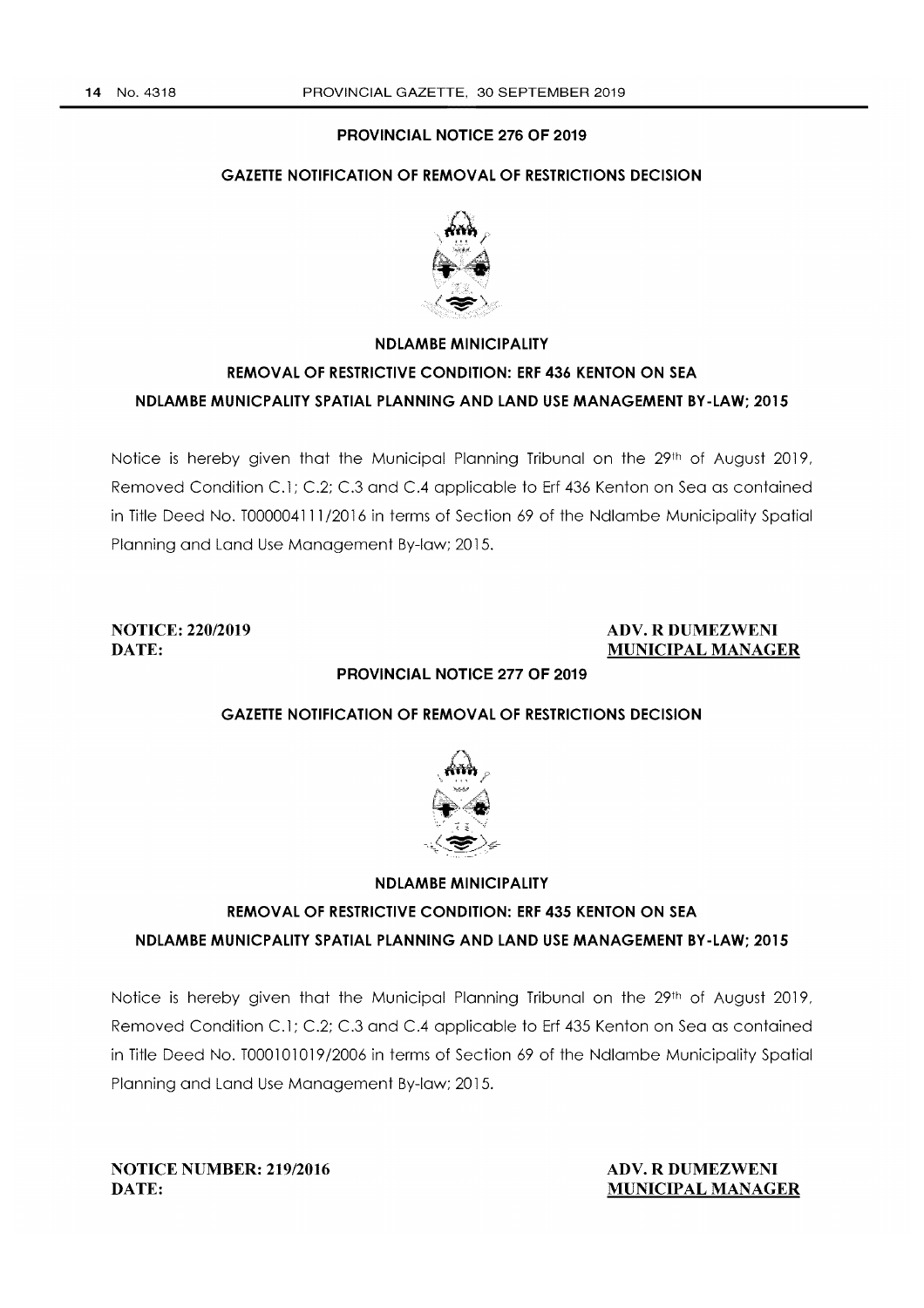#### **PROVINCIAL NOTICE 278 OF 2019**

#### **Nelson Mandela Bay Municipality (Eastern Cape)**

#### **Removal of Restrictions in terms of the Spatial Planning and Land Use Management Act, 2013(Act 16 of 2013)**

#### **Erf 498, Swartkops, Port Elizabeth, Eastern Cape**

Under Section 47 of the Spatial Planning Land Use Management Act, 2013 (Act 16 of 2013) and upon instructions by the Local Authority, a notice is hereby given that condition/s **C.(i)** in Deed of Transfer **T58283/2012** applicable to **Erf 498 Swartkops** is/are hereby removed.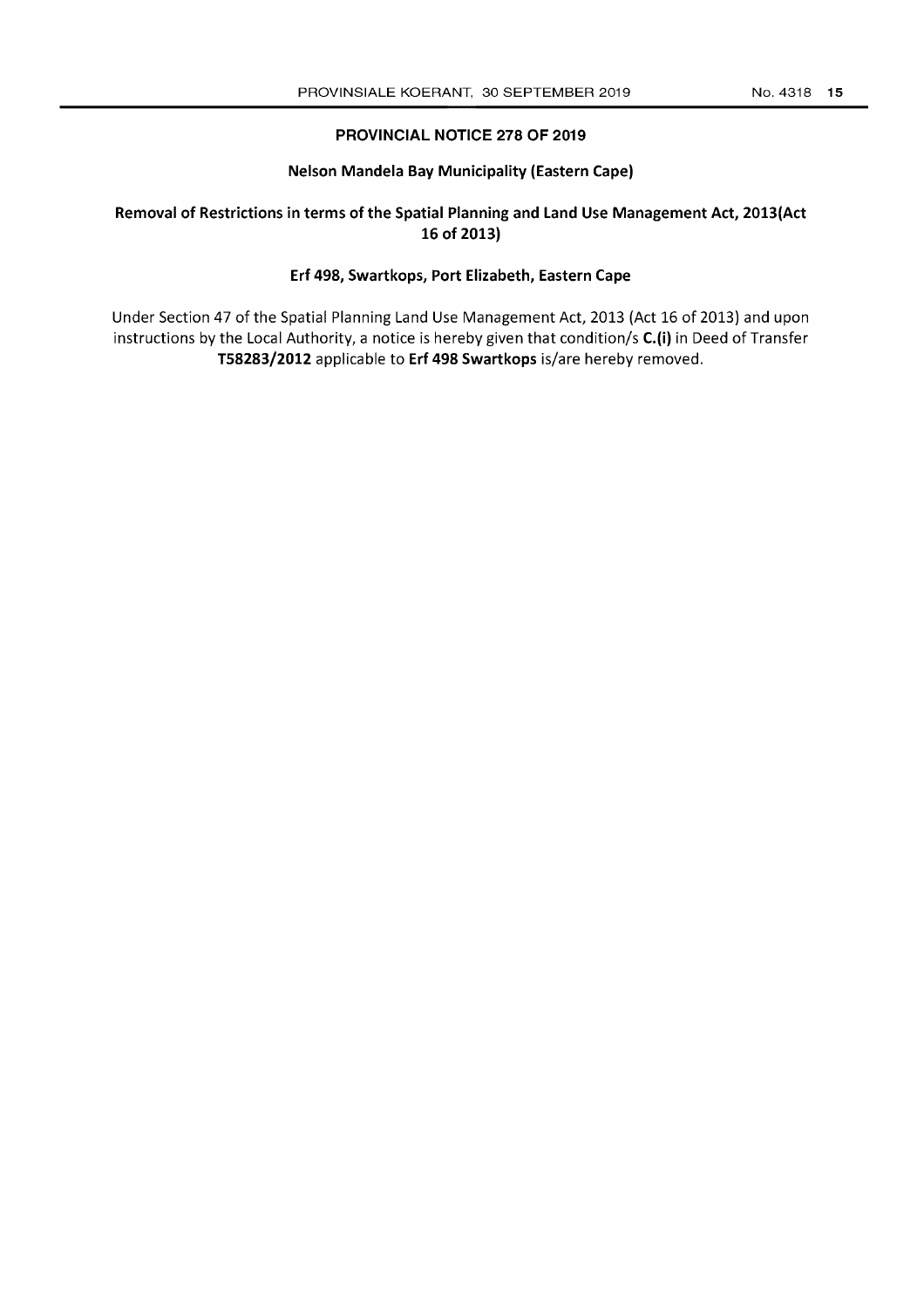# LOCAL AUTHORITY NOTICES • PLAASLIKE OWERHEIDS KENNISGEWINGS

#### LOCAL AUTHORITY NOTICE 234 OF 2019

32 GOVAN MBEKI AVENUE PO BOX 318 PORT ELIZABETH SOUTH AFRICA TEL: 0-11 503 70% FAX: 086 522 7224 www.sarahbaartman.co.za

 $\ddot{\Omega}$ iah baaji (man FORT ELEABETH<br>6000

*progress* through development

DISTRICT NOTICE

# EXTENSION OF DECLARATION OF A LOCAL STATE OF DISASTER IN TERMS OF THE DISASTER MANAGEMENT ACT, 2002 (ACT NO. 57 OF 2002)

Further to the District Notice No, 3893 dated 23 May 2019 I, Councillor Khunjuzwa Eunice Kekana, Executive Mayor of Sarah Baartman District Municipality, acting in terms of Section 55 (1) of the Disaster Management Act, 57 of 2002, and after consultation with the Council of Sarah Baartman District Municipality, hereby further extend the declaration for a Local State of Disaster for the Sarah Baartman District Municipality. This is in respect of drought and water shortages in the Sarah Baartman District Municipality based on the assessment of the state of affairs thereof. This decision was taken after all local municipalities in Sarah Baartman District were consulted.

 $\mathcal{L} = \mathcal{L}(\mathbf{r},\mathbf{r})$  ,  $\mathcal{L} = \mathcal{L}(\mathcal{L})$ 

 $k$ ,  $k$ , fut

KHUNJUZWA EUNICE KEKANA **EXECUTIVE MAYOR** 

DATE: 13 September 2019

 $\label{eq:2.1} \frac{1}{2} \int_{\mathbb{R}^3} \frac{1}{2} \left( \frac{1}{2} \int_{\mathbb{R}^3} \frac{1}{2} \left( \frac{1}{2} \int_{\mathbb{R}^3} \frac{1}{2} \left( \frac{1}{2} \int_{\mathbb{R}^3} \frac{1}{2} \left( \frac{1}{2} \int_{\mathbb{R}^3} \frac{1}{2} \right) \right) \right) \, d\mathcal{H} \right) \, d\mathcal{H} \, d\mathcal{H} \, d\mathcal{H} \, d\mathcal{H} \, d\mathcal{H} \, d$